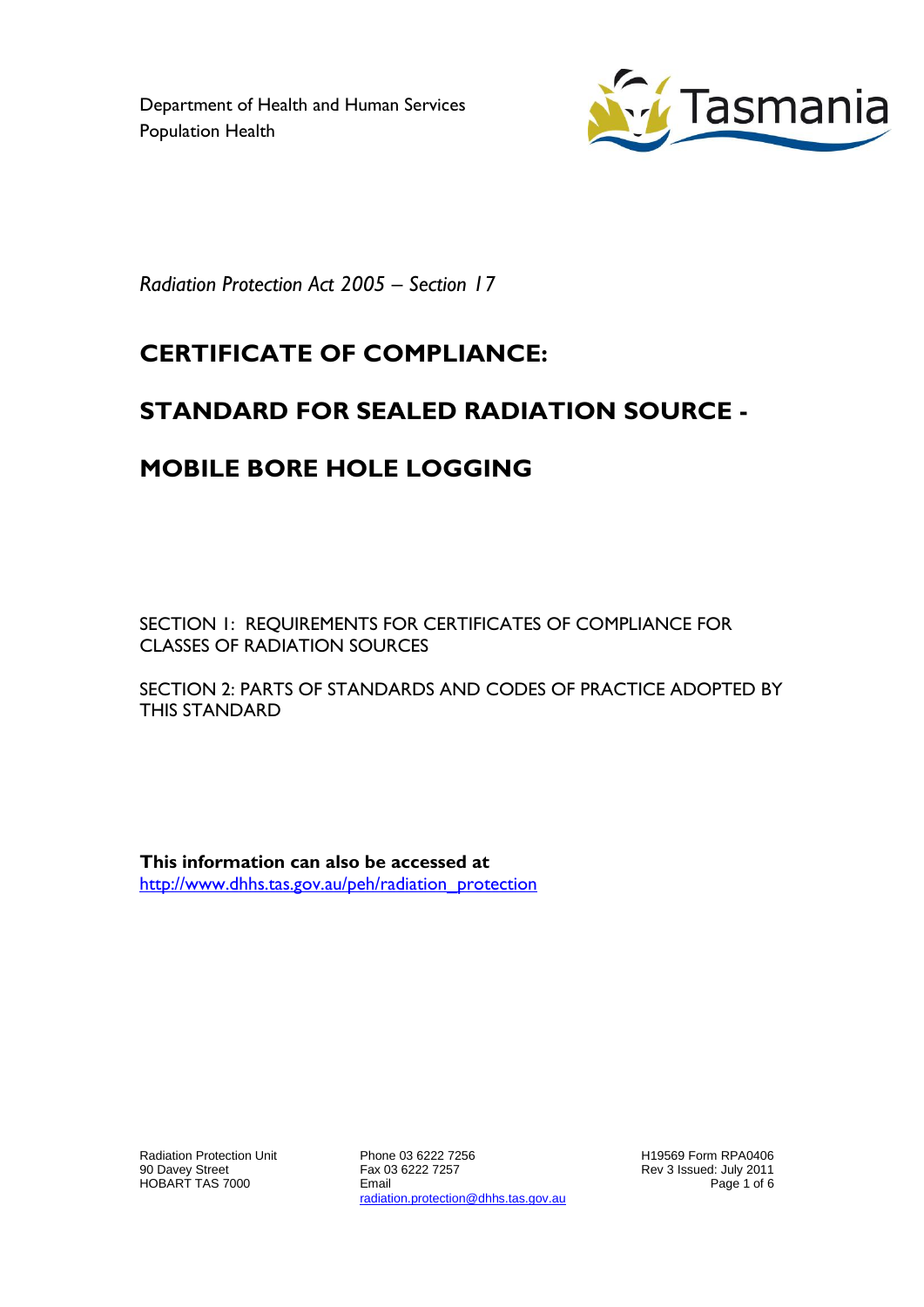**Section 1 –** REQUIREMENTS FOR CERTIFICATES OF COMPLIANCE FOR CLASSES OF RADIATION SOURCES.

**This Standard is to be used when assessing Radiation Sources, classified by Radiation Protection Act 2005 licences as "Sealed mobile bore hole logging", for the purpose of issuing a certificate of compliance.**

**In order for a certificate of compliance to be issued the Radiation Source must be shown to fully comply with the requirements in Section 2.**

**† Where an item was demonstrated to comply at the time of manufacture or supply, ongoing compliance for that item may be stated only if it is reasonable to assume there has been no change, modification, damage or unacceptable wear and tear to that item since the time of manufacture.** 

**The requirements in Section 2 are taken from the following:**

| <b>RHS 28</b>    | National Health and Medical Research Council "Code of Practice"                   |
|------------------|-----------------------------------------------------------------------------------|
|                  | for the Safe Use of Sealed Radioactive Sources in Bore Hole                       |
|                  | Logging $(1989)$ "                                                                |
| RPS <sub>2</sub> | ARPANSA Code of Practice for the Safe transport of radioactive<br>material (2001) |
| <b>RAR</b>       | Regulatory Authority Requirement, Department of Health and                        |
|                  | <b>Human Services</b>                                                             |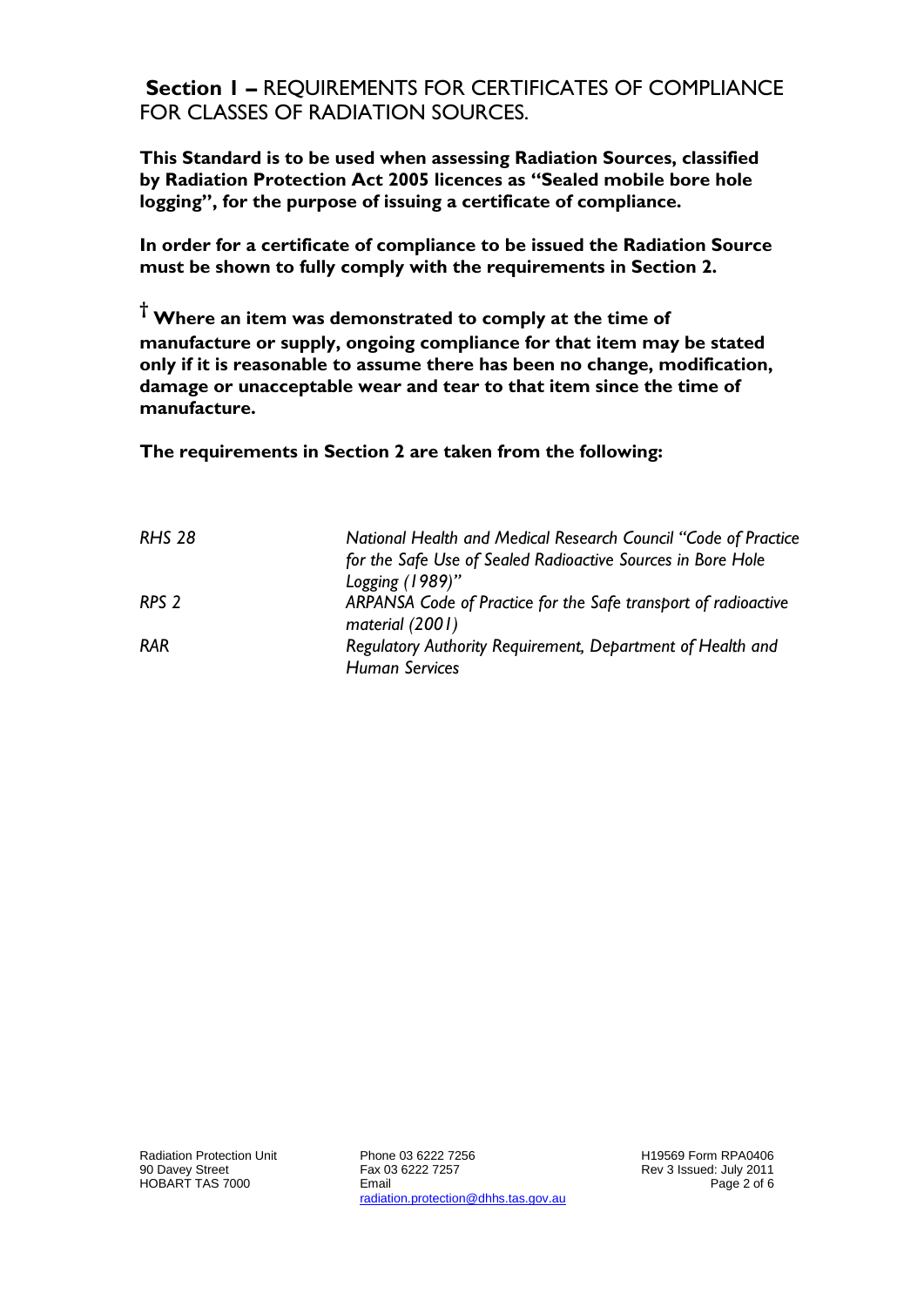## **Section 2 - PARTS OF STANDARDS AND CODES OF PRACTICE ADOPTED BY THIS STANDARD OF COMPLIANCE**

| Only appropriate sources         | Only radioactive substances, which emit radiation of the type<br>and energy appropriate for the particular application, must be<br>used.<br>RHS 28 3.1.2                                                                                                                                             |
|----------------------------------|------------------------------------------------------------------------------------------------------------------------------------------------------------------------------------------------------------------------------------------------------------------------------------------------------|
| Toxicity <sup>T</sup>            | Radioactive substances, which are very highly radiotoxic, must<br>not be used unless no other suitable lower radiotoxicity<br>substance is available or unless the radioactive substance is<br>necessary to cause the production of neutrons.<br>RHS 28 3.1.2                                        |
| Radium not a preferred material  | Alpha radiation sources used to cause the production of<br>neutrons must not contain radium-226 $(^{226}Ra)$ and must contain<br>Americium-241 ( <sup>241</sup> Am).<br>RHS 28 3.1.4                                                                                                                 |
| Chemical and physical form       | The radioactive substances must have physical and chemical<br>properties, which minimise corrosion and the build up of<br>internal pressure, and if the source encapsulation is breached,<br>minimize dispersal or dissolution.<br>RHS 28 3.1.5                                                      |
| Minimum activity                 | The radioactive sources used in borehole logging must, where<br>there is a choice, incorporate only radioactive substances,<br>which have the minimum activity and half-life consistent with<br>the expected logging to be undertaken.<br>RHS 28 3.1.1                                               |
| Radioactive source encapsulation | Each radioactive source used in a mobile borehole logging<br>gauge must be "special form radioactive material" as specified<br>in the Transport Code (RPS 2).<br>RHS 28 3.2.1                                                                                                                        |
|                                  | The supplier of the radioactive sources shall ensure that the<br>sources are, or have been, tested to demonstrate compliance<br>with the relevant standards and are marked, in the required<br>manner, in accordance with the standards (for "special form<br>radioactive material")<br>RHS 28 3.2.2 |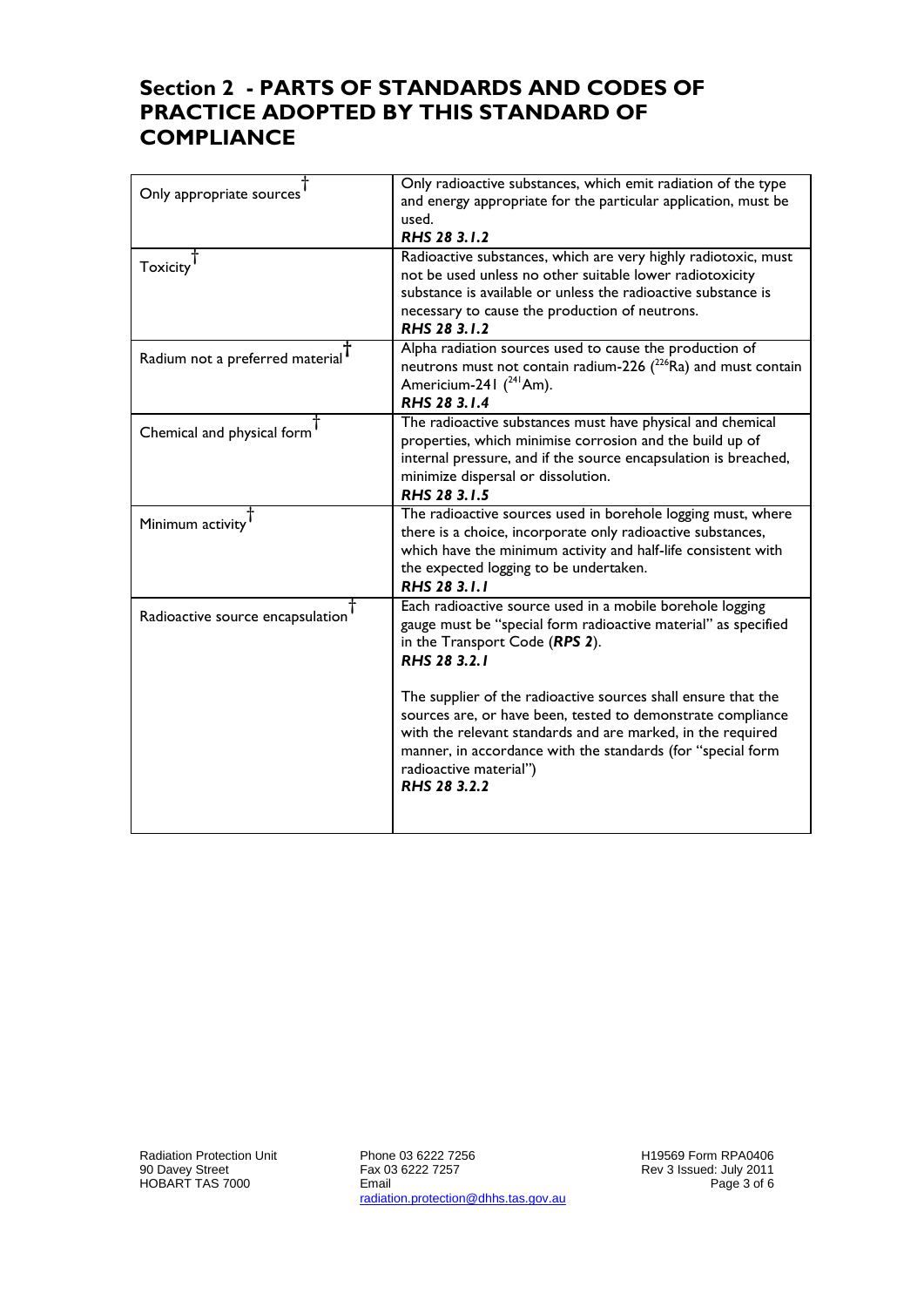| <b>Source Containers</b>                                                | The source holder must be securely enclosed within a shielded<br>housing under all operational, transport or storage conditions<br>other than those where the probe is deployed in the borehole.<br>RHS 28 3.3.1                                                                                                                                                                    |
|-------------------------------------------------------------------------|-------------------------------------------------------------------------------------------------------------------------------------------------------------------------------------------------------------------------------------------------------------------------------------------------------------------------------------------------------------------------------------|
| Construction requirements for a<br>source container (gauge)             |                                                                                                                                                                                                                                                                                                                                                                                     |
| Shielding <sup>1</sup>                                                  | The shielded containers must be designed and constructed so as<br>to meet the requirements of the Transport Code (RPS 2) for type<br>A packages.<br><b>RAR</b>                                                                                                                                                                                                                      |
| <b>Exposure rates</b>                                                   | When the sources are in the shielded storage/ transport<br>containers the dose rates must not exceed:<br>(a) 2000 micro Sv/h at any point 5 cm from the container surface;<br>(b) 100 micro Sv/h at any point 100 cm from the container surface;<br><b>RHS 28 3.4.1 and RAR</b>                                                                                                     |
| Source container resistant to heat                                      | The shielding should be constructed of fire resistant material.<br>Shielding materials which are not fire resistant, such as solid<br>paraffin, must be used only if enclosed in a fire resistant vessel,<br>which will prevent the loss of the shielding material in the event of<br>fire.<br>RHS 28 3.4.3                                                                         |
| Source assembly fixed within source<br>container                        | The source must be fixed and locked in the source holder in such<br>a manner to prevent loss, dislodgement or removal of the source<br>by unauthorised persons.<br>RHS 28 3.3.2                                                                                                                                                                                                     |
| Compatibility of materials used in<br>constructing the source container | All components of the equipment, including the sources, source<br>assembly and shielding, must be constructed of physically and<br>chemically compatible materials, which perform satisfactorily under<br>irradiation conditions.<br>RHS 28 3.3.6                                                                                                                                   |
| Withstand dust and corrosion<br>vibration                               | 3.3.3 The borehole logging equipment must be designed to<br>minimize wear, corrosion, dust, moisture, vibration, heat, or any<br>other external factor from adversely affecting the integrity of the<br>source encapsulation, source holder, source container or shielding,<br>or from interfering with the ease of attachment of the source<br>holder to the tool.<br>RHS 28 3.3.3 |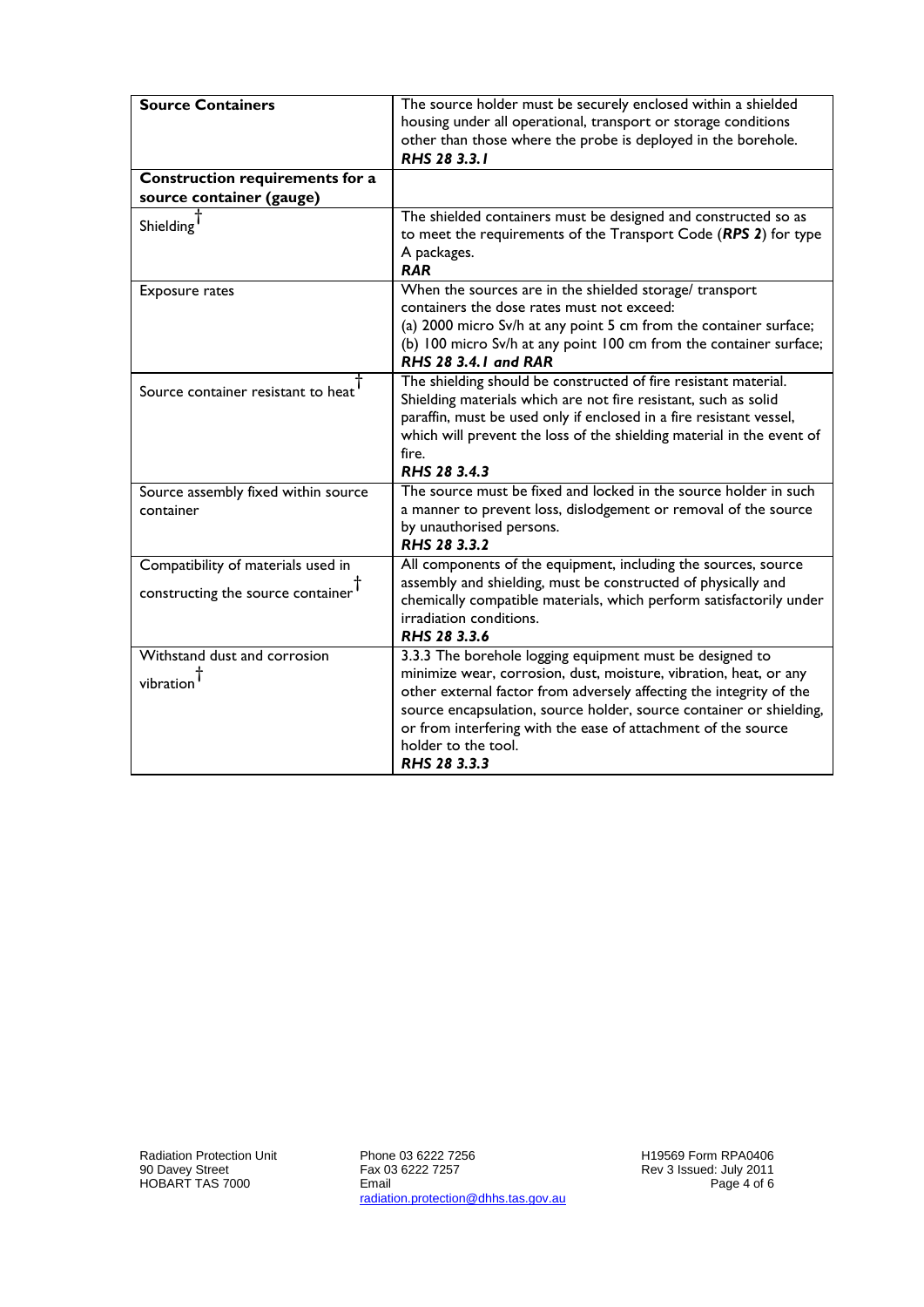| Source securely fixed in source<br>assembly             | 3.3.4 The mechanism for attaching the source holder or<br>subassembly containing the source to the tool must be designed to<br>be foolproof, protected against unintentional release of the tool<br>and must be made of wear resistant material.<br>RHS 28 3.3.4 |
|---------------------------------------------------------|------------------------------------------------------------------------------------------------------------------------------------------------------------------------------------------------------------------------------------------------------------------|
| Positive location of source assembly                    | 3.3.5 Where applicable, the source holder must be positively<br>located in the shielded housing to allow 'hands off' attachment and<br>detachment of spacers and/or tool.<br>RHS 28 3.3.5                                                                        |
| Labels and markings required on<br>the source container |                                                                                                                                                                                                                                                                  |
|                                                         |                                                                                                                                                                                                                                                                  |
| Durable label on gauge and transport<br>case            | In addition to any requirements of the transport code (RPS 2),<br>the source storage/ transport/ container must have a durable label<br>in general compliance with the following figure:                                                                         |
|                                                         | $\blacksquare$<br><b>RADIOACTIVE</b><br><b>MATERIAL</b><br>RADIOACTIVE SUBSTANCE<br>DATE<br><b>ACTIVITY</b><br>MAX ACTIVITY PERMITTED<br>MAXIMUM RADIATION LEVEL AT 1m<br>DATE<br>MODEL No.<br><b>SERIAL No</b><br><b>SUPPLIER</b><br>OWNER<br>CONTACT TELEPHONE |
|                                                         | and be durably labelled, marked or engraved in a conspicuous<br>location on the exterior surface with:<br>(a) name of the user or organisation and telephone number;<br>(b) names of the radioactive substances;                                                 |
|                                                         | (c) activities of the radioactive substances and the dates of                                                                                                                                                                                                    |
|                                                         | measurement;                                                                                                                                                                                                                                                     |
|                                                         | (d) maximum dose rate at the shield surface when the sources are                                                                                                                                                                                                 |
|                                                         | shielded and the date this measurement was made;                                                                                                                                                                                                                 |
|                                                         | (e) name and address of the supplier or manufacturer and                                                                                                                                                                                                         |
|                                                         | (f) identification number of the container and source<br>RHS 28 3.3.7 and RAR                                                                                                                                                                                    |

Phone 03 6222 7256 Fax 03 6222 7257 Email radiation.protection@dhhs.tas.gov.au